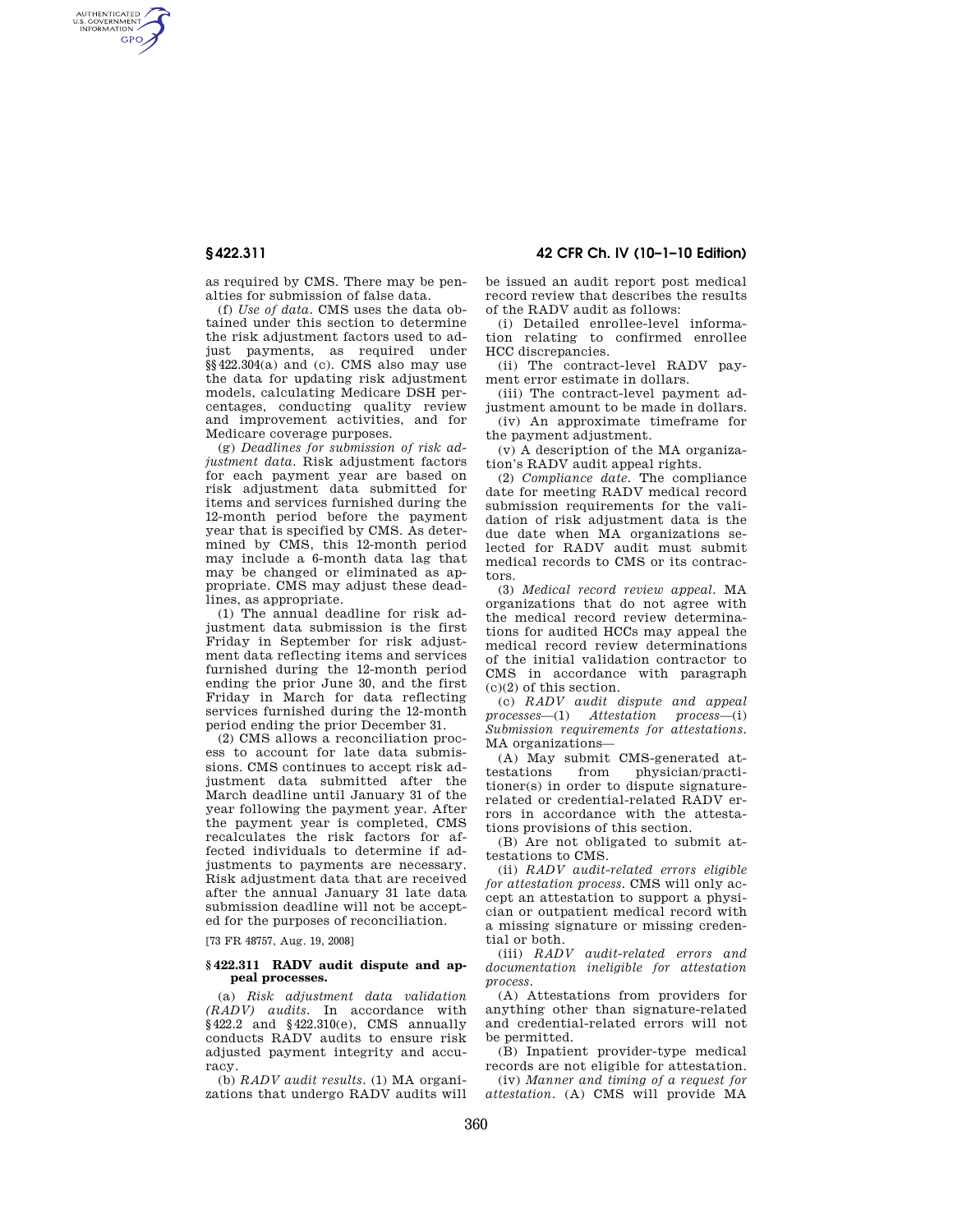# **Centers for Medicare & Medicaid Services, HHS § 422.311**

organizations selected for RADV audits with attestations and accompanying instructions at the time the organization receives its audit instructions.

(B) If an organization decides to submit attestations completed by physicians or other practitioners, the MA organization must submit the attestations to CMS at the same time that the MA organization is required to submit related medical records for RADV audit.

(v) *Attestation content.* An attestation must accompany and correspond to the medical record submitted for RADV audit and must meet the following requirements:

(A) Contain only CMS-generated attestations.

(B) The CMS attestation form may not be altered unless otherwise instructed and agreed-upon in writing by CMS.

(C) Attestations must be completed and be signed and dated by the eligible risk adjustment physician/practitioner whose medical record accompanies the attestation.

(D) Attestations must be based upon medical records that document face-toface encounters between beneficiaries and RADV-eligible physicians/practitioners.

(vi) *Attestation review and determination procedures.* CMS—(A) Reviews each submitted attestation to determine if it meets CMS requirements and is acceptable for use during the medical record review; and

(B) Provides written notice of its determination(s) regarding submitted attestations to the MA organization at the time CMS issues its RADV audit report.

(vii) *Effect of CMS's attestation determination.* (A) CMS' attestation determination is final.

(B) An MA organization may choose to appeal its medical record review determinations for audited HCCs following initial validation contractor review using a CMS-administered medical record review determination appeal process.

(2) *RADV-related medical record review errors and documentation eligible for medical record review determination appeal process:* (i) *General rules.* (A) In order to .<br>be eligible for medical record review determination appeal, MA organizations must adhere to established RADV audit procedures and RADV appeals requirements. Failure to follow CMS rules regarding the RADV medical record review audit procedures and<br>RADV appeals requirements may appeals requirements may render the MA organization's request for appeal invalid.

(B) The medical record review determination appeal process applies only to error determinations from review of the one best medical record submitted by the MA organization and audited by the RADV initial validation contractor (IVC).

(C) MA organizations that choose to appeal the IVC's medical record review determination(s) may only submit the IVC-audited one best medical record and IVC-reviewed attestation, previously submitted in accordance with paragraph (c)(1) of this section, to CMS for re-review.

(D) MA organizations' request for medical record review determination appeal may not include additional documentary evidence beyond the IVC-audited one best medical record and IVCreviewed attestation.

(ii) *RADV-related audit errors and documentation ineligible for medical record review appeal process.* (A) MA organizations may not appeal errors that resulted because MA organizations failed to adhere to established RADV audit procedures and RADV appeals requirements. This includes failure by the MA organization to meet the medical record submission deadline established by CMS.

(B) Any other documentation submitted to CMS beyond the one best medical record and attestation submitted to and audited by the IVC will not be reviewed by CMS under the medical record review determination appeal process.

(C) The MA organization's written request for medical record review determination appeal must specify the audited HCC(s) that CMS identified as being in error and eligible for medical record review determination appeal, and that the MA organization wishes to appeal.

(iii) *Manner and timing of a request for medical record review determination appeal.* (A) At the time CMS issues its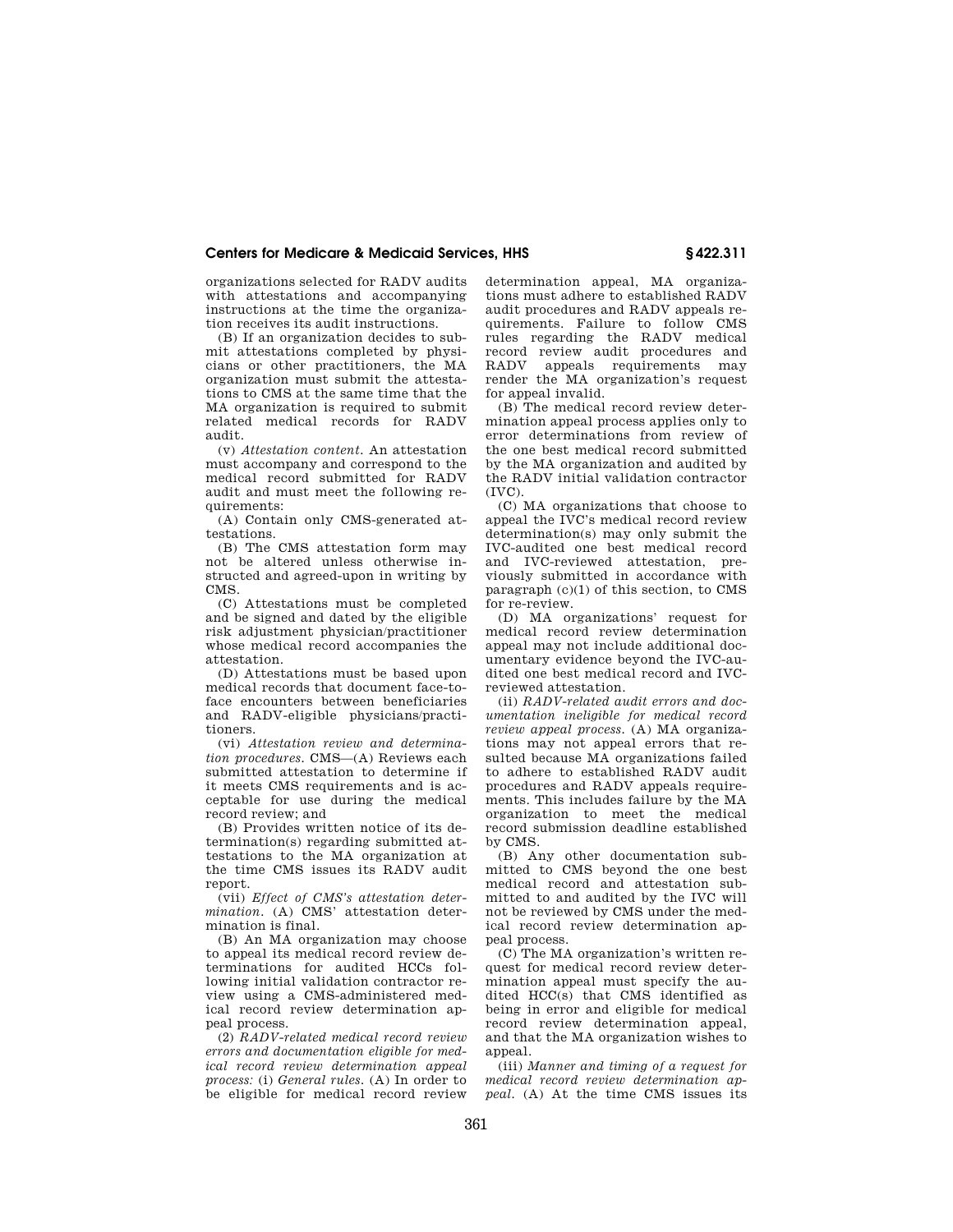IVC RADV audit report to audited MA organizations, CMS notifies these MA organizations of any RADV HCC errors that are eligible for medical record review determination appeal.

(B) MA organizations have 30 calendar days from date of issuance of the RADV audit report to file a written request with CMS for medical record review determination appeal.

(C) A request for medical record review determination appeal must specify the determinations with which the MA organization disagrees and the reasons for the request for appeal.

(iv) *Medical record review determination appeal review and notification procedures.* (A) *Designation of a hearing officer.* CMS designates a hearing officer to conduct the medical record review determination appeal. The hearing officer need not be an ALJ.

(B) *Disqualification of hearing officer.*  (*1*) A hearing officer may not conduct a hearing in a case in which he or she is prejudiced or partial to any party or has any interest in the matter pending for decision.

(*2*) A party to the hearing who objects to the designated hearing officer must notify that officer in writing at the earliest opportunity.

(*3*) The hearing officer must consider the objections, and may, at his or her discretion, either proceed with the hearing or withdraw.

(*i*) If the hearing officer withdraws, CMS designates another hearing officer to conduct the hearing.

(*ii*) If the hearing officer does not withdraw, the objecting party may, after the hearing, present objections and request that the officer's decision be revised or a new hearing be held before another hearing officer. The objections must be submitted in writing to CMS.

(v) *Hearing officer's review.* The hearing officer reviews the IVC-audited one best medical record and the IVC-reviewed attestation submitted by the MA organization to determine whether it supports overturning medical record review determination errors listed in the MA organization's IVC-level RADV audit report.

(vi) *Hearing procedures.* (A) CMS provides written notice of the time and

**§ 422.311 42 CFR Ch. IV (10–1–10 Edition)** 

place of the hearing at least 30 calendar days before the scheduled date.

(B) The hearing is conducted by a CMS hearing officer who neither receives testimony nor accepts any new evidence that was not presented to the IVC. The CMS hearing officer is limited to the review of the record that was before the IVC.

(vii) *Hearing officer's decision.* As soon as practical after the hearing, the hearing officer issues a decision which provides written notice of the hearing officer's review of the appeal of medical record review determination(s) to the MA organization and to CMS.

(viii) *Computations based on hearing decision.* In accordance with the hearing officer's decision, CMS recalculates the MA organization's RADV payment error and issues a new RADV audit report to the appellant MA organization.

(ix) *Effect of hearing decision.* The hearing officer's decision is final and binding, unless the MA organization requests review of the hearings officer appeal determination by the CMS Administrator.

(x) *Review by the CMS Administrator.*  (A) A MA organization that has received a hearing officer decision may request review by the CMS Administrator within 30 calendar days of receipt of the hearing officer's determination. A request for CMS Administrator review must be made in writing and filed with CMS.

(B) After receiving a request for review, the CMS Administrator has the discretion to elect to review the hearing officer's decision or to decline to review the hearing decision.

(C) If the CMS Administrator elects to review the hearing decision, the CMS Administrator—

(*1*) Acknowledges the decision to review the hearing decision in writing; and

(*2*) Reviews the decision and determine based upon all of the following whether the determination should be upheld, reversed, or modified:

(*i*) The hearing record.

(*ii*) Written arguments submitted by the MA organization or CMS.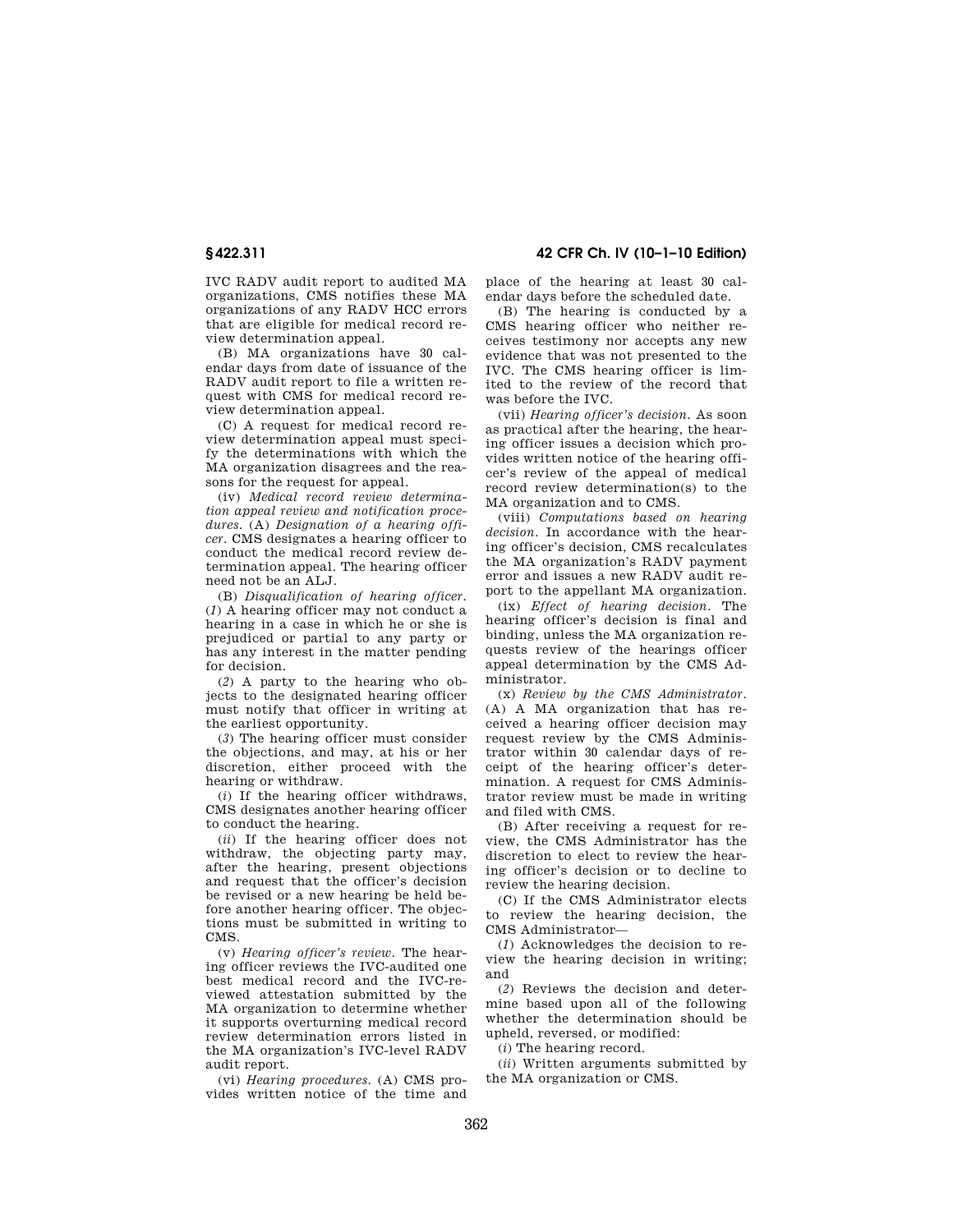## **Centers for Medicare & Medicaid Services, HHS § 422.311**

(xi) *Notification of Administrator determination.* (A) The Administrator notifies both parties of his or her determination regarding review of the hearing decision within 30 calendar days of acknowledging his or her decision to review the hearing decision.

(B) The decision of the hearing officer is final if the Administrator—

(*1*) Declines to review the hearing decision; or

(*2*) Does not make a determination regarding review within 30 calendar days.

(3) *RADV payment error calculation appeal process.* (i) MA organizations may appeal CMS' RADV payment error calculation.

(ii) *RADV payment error-related issues ineligible for appeal.* MA organizations may not—

(A) Appeal RADV medical record review-related errors as part of the RADV payment error calculation appeal process. In accordance with paragraph (c)(2) of this section, MA organizations that wish to appeal medical record review determinations may do so following issuance of the IVC RADV audit report of findings.

(B) Introduce new HCCs to CMS for payment consideration in the context of their RADV payment error calculation appeal.

(C) Appeal RADV errors that result from an MA organization's failure to submit a medical record.

(D) Appeal CMS' RADV payment error calculation methodology.

(iii) *Manner and timing of a request for appeal.* (A) MA organizations may not appeal their RADV error calculation until any appeals of RADV medical record review determinations filed by the MA organization have been completed and the decisions are final.

(B) At the time CMS issues either its IVC or post-medical record review appeal RADV audit report, CMS notifies affected MA organizations in writing of their appeal rights around the RADV payment error calculation.

(C) MA organizations have 30 calendar days from the date of this notice to submit a written request for reconsideration of its RADV payment error calculation.

(iv) *Burden of proof.* The MA organization bears the burden of proof in

demonstrating that CMS failed to follow its stated RADV payment error calculation methodology.

(v) *Content of request.* The written request for reconsideration must specify the issues with which the MA organization disagrees and the reasons for the disagreements.

(A) The written request for reconsideration may include additional documentary evidence the MA organization wishes CMS to consider.

(B) CMS does not accept reconsiderations for issues with the methodology applied in any part of the RADV audit.

(vi) *Conduct of written reconsideration.*  (A) In conducting the written reconsideration, CMS reviews all of the following information:

(*1*) The RADV payment error calculation.

(*2*) The evidence and findings upon which they were based.

(*3*) Any other written evidence submitted by the MA organization.

(B) CMS ensures that a third party either within CMS or a CMS contractor—not otherwise involved in the initial RADV payment error calculation reviews the written request for reconsideration.

(C) The third party recalculates the payment error in accordance with CMS RADV payment calculation procedures described in CMS' RADV payment error calculation standard operating procedures.

(D) The third party described in paragraph  $(c)(3)(vi)(B)$  of this section provides his or her determination to a CMS reconsideration official not otherwise involved in the RADV payment error calculation to review the reconsideration determination.

(vi) *Decision of the CMS reconsideration official.* The CMS reconsideration official informs the MA organization and CMS in writing of the decision of the CMS reconsideration official.

(vii) *Effect of the CMS reconsideration official.* The written reconsideration decision is final and binding unless a request for a hearing is filed by CMS or the appellant MA organization in accordance with paragraph (c) (4) of this section.